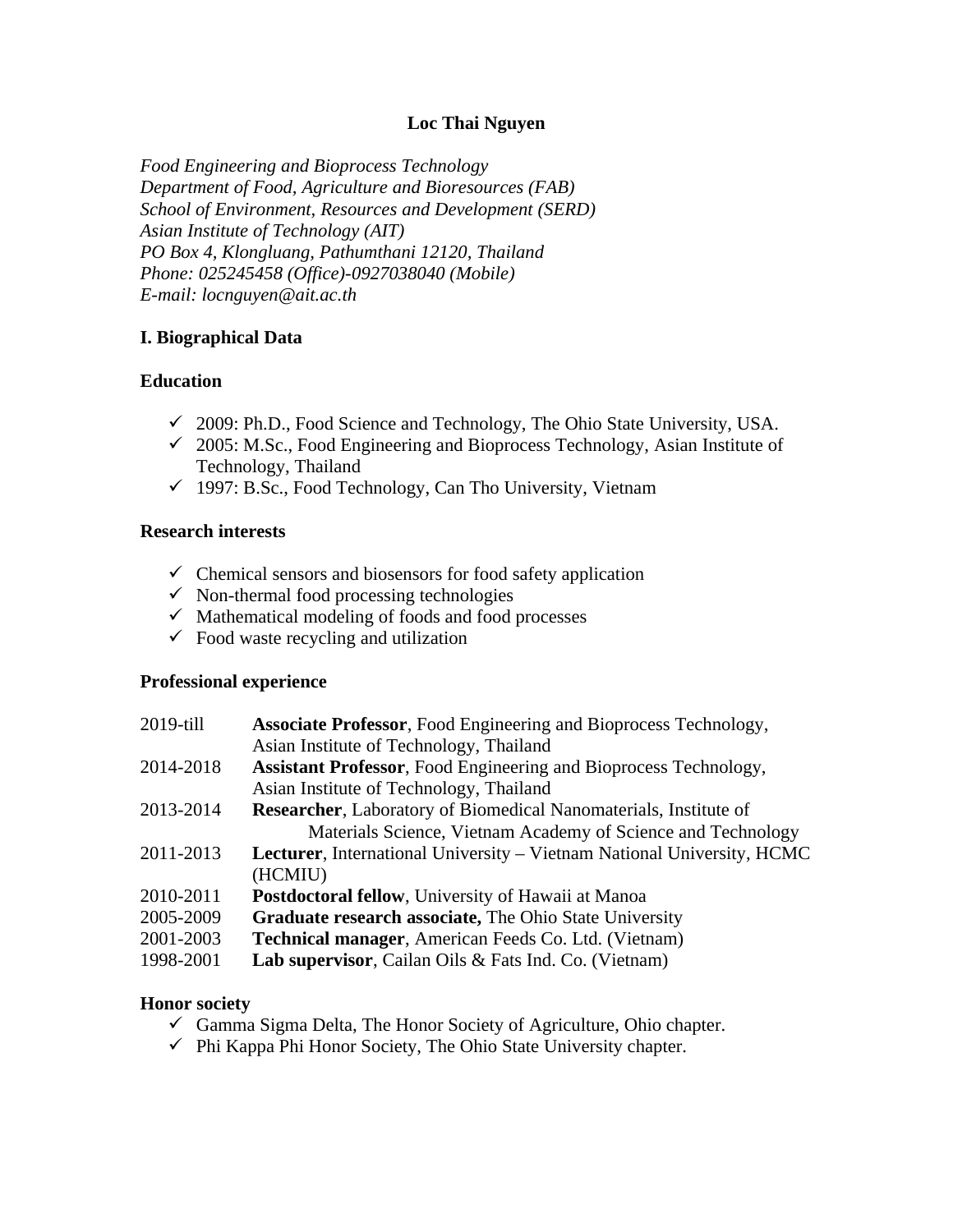## **Awards and honors**

- $\checkmark$  Outstanding graduate student research award (2008), Dept. of Food Science and Technology, The Ohio State University
- $\checkmark$  Outstanding high pressure laboratory associate award (2006), Dept. of Food Science and Technology, The Ohio State University
- $\checkmark$  Albert Stevens Prize (2005) (AIT, Thailand)
- $\checkmark$  The AIT Alumni Association Prize (2005) (AIT, Thailand)

# **II. Teaching**

ED74.01: Food Process Engineering

ED 73.06 Food Engineering Operations

ED74.09: Engineering Properties of Food Materials

ED 73.10: Food Process Engineering Laboratory

ED 87.03: Sustainable Food Process Design

ED 87.06: Properties of Food Biomaterials and Nutrients

BS302: Food Science and Technology

BS306: Biosystem Engineering Applications

- BS 307: Workshop techniques and practices
- BS 308: Engineering Properties of Bio-materials

BS 310: Food Process Engineering

# **III. Researches**

# **A. Publications**

*Refereed journals and book chapters*

- 1. Ho, T. D., Tsusaka, T. W., Kuwornu, J. K., Datta, A., & **Nguyen, L. T**. (2022). Do rice varieties matter? Climate change adaptation and livelihood diversification among rural smallholder households in the Mekong Delta region of Vietnam. *Mitigation and Adaptation Strategies for Global Change*, 27(1), 1-33.
- 2. Le, T. D., Phasupan, P., Visaruthaphong, K., Chouwatat, P., Thu, V. T., & **Nguyen, L. T.** (2021). Development of an antimicrobial photodynamic poly (3 hydroxybutyrate-co-3-hydroxyvalerate) packaging film for food preservation. *Food Packaging and Shelf Life*, 30, 100749.
- 3. Ho, T. D., Kuwornu, J. K., Tsusaka, T. W., **Nguyen, L. T**., & Datta, A. (2021). An assessment of the smallholder rice farming households' vulnerability to climate change and variability in the Mekong delta region of Vietnam. *Local Environment*, 26(8), 948-966.
- 4. Phasupan, P., Le, T. D., & **Nguyen, L. T.** (2021). Assessing the photodynamic efficacy of different photosensitizer-light treatments against foodborne bacteria based on the number of absorbed photons. *Journal of Photochemistry and Photobiology B: Biology*, 221, 112249.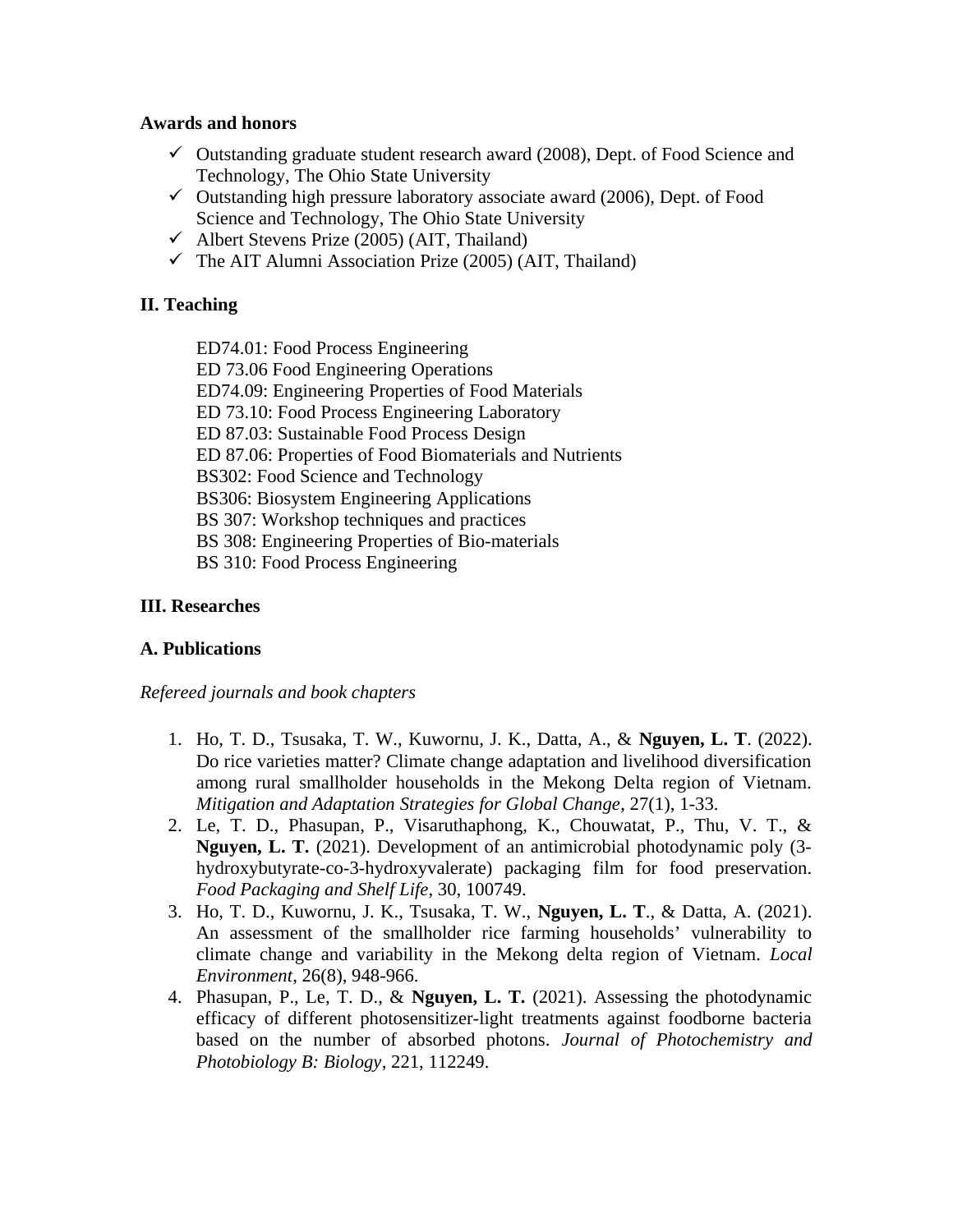- 5. Khumsap, T., Bamrungsap, S., Thu, V. T., & **Nguyen, L. T.** (2021). Epitopeimprinted polydopamine electrochemical sensor for ovalbumin detection. *Bioelectrochemistry*, 140, 107805.
- 6. Marzuki, S. U., Pranoto, Y., Khumsap, T., & **Nguyen, L. T.** (2021). Effect of blanching pretreatment and microwave-vacuum drying on drying kinetics and physicochemical properties of purple-fleshed sweet potato. *Journal of Food Science and Technology*, 58(8), 2884-2895.
- 7. Ho, T. D., Kuwornu, J. K., Tsusaka, T. W., **Nguyen, L. T.**, & Datta, A. (2021). Factors influencing the choice of marketing channel by rice producers: evidence from the Mekong Delta Region, Vietnam. *International Journal of Value Chain Management*, 12(4), 336-356.
- 8. Khumsap, T., Corpuz, A., & **Nguyen, L. T.** (2021). Epitope-imprinted polymers: applications in protein recognition and separation. *RSC Advances*, 11(19), 11403- 11414.
- 9. Le, T. D., Phasupan, P., & **Nguyen, L. T.** (2020). Antimicrobial photodynamic efficacy of selected natural photosensitizers against food pathogens: Impacts and interrelationship of process parameters. *Photodiagnosis and Photodynamic Therapy*, 32, 102024.
- 10. Khumsap, T., & **Nguyen, L. T**. (2021). Molecularly imprinted polymer composites for detecting toxic contaminants in agricultural products. In *Molecularly Imprinted Polymer Composites* (pp. 309-344). Woodhead Publishing.
- 11. **Nguyen, L. T**., Ahmad, I., & Jayanath, N. Y. (2020). Dielectric properties of selected seafood and their products. In *Encyclopedia of marine Biotechnology*, 2867-2880. Wiley.
- 12. Gunawan, E., Kuwornu, J. K., Datta, A., & **Nguyen, L. T.** (2019). Factors influencing farmers' use of the warehouse receipt system in Indonesia. *Agricultural Finance Review*.
- 13. Wahyudi, A., Kuwornu, J. K., Gunawan, E., Datta, A., & **Nguyen, L. T.** (2019). Factors influencing the frequency of consumers' purchases of locally-produced rice in Indonesia: a poisson regression analysis. *Agriculture*, 9(6), 117.
- 14. Kalhoro, M. S., **Nguyen, L. T.**, & Anal, A. K. (2019). Evaluation of probiotic potentials of the lactic acid bacteria (LAB) isolated from raw buffalo (Bubalus bubalis) milk. *Pak. Vet. J*, 39, 395-400.
- 15. Gunawan, E., Kuwornu, J. K., Datta, A., & **Nguyen, L. T.** (2019). Farmers' perceptions of the warehouse receipt system in Indonesia. *Sustainability*, 11(6), 1690.
- 16. Hemker, A.K., **Nguyen, L.T.**, Karwe, M. and Salvi, D., 2020. Effects of pressureassisted enzymatic hydrolysis on functional and bioactive properties of tilapia (*Oreochromis niloticus*) by-product protein hydrolysates. *LWT*, *122*, p.109003.
- 17. Kalhoro, M.S., Visessanguan, W., **Nguyen, L.T.** and Anal, A.K., 2019. Probiotic potential of Lactobacillus paraplantarum BT‐11 isolated from raw buffalo (Bubalus bubalis) milk and characterization of bacteriocin‐like inhibitory substance produced. *Journal of Food Processing and Preservation*, *43*(8), p.e14015.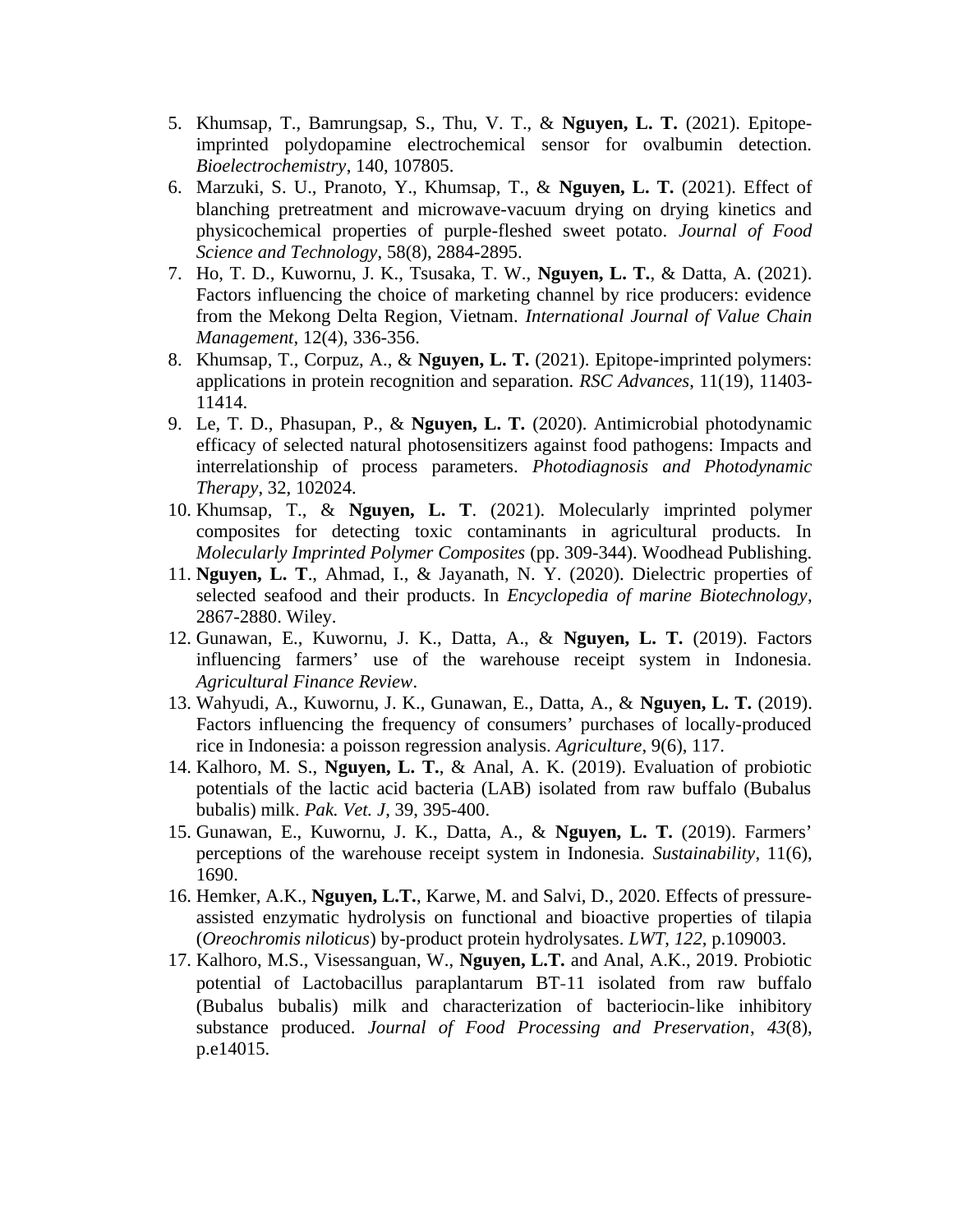- 18. Aurum, F.S. and **Nguyen, L.T.**, 2019. Efficacy of photoactivated curcumin to decontaminate food surfaces under blue light emitting diode. *Journal of Food Process Engineering*, p.e12988.
- 19. Dau, T.N.N., Vu, V.H., Cao, T.T., Ly, C.T., Pham, T.T.N., **Nguyen, L.T.**, Piro, B. and Vu, T.T., 2019. In-situ electrochemically deposited  $Fe<sub>3</sub>O<sub>4</sub>$  nanoparticles onto graphene nanosheets as amperometric amplifier for electrochemical biosensing applications. *Sensors and Actuators B: Chemical*, *283*, pp.52-60.
- 20. Piyalungka, P., Sadiq, M.B., Assavarachan, R. and **Nguyen, L.T.**, 2019. Effects of osmotic pretreatment and frying conditions on quality and storage stability of vacuum‐fried pumpkin chips. *International Journal of Food Science & Technology*.doi.org/10.1111/ijfs.14209.
- 21. Jayanath, N.Y., **Nguyen, L.T.**, Vu, T.T. and Dai Tran, L., 2018. Development of a portable electrochemical loop mediated isothermal amplification (LAMP) device for detection of hepatitis B virus. *RSC Advances*, *8*(61), pp.34954-34959.
- 22. Veenuttranon, K. and **Nguyen, L.T.** 2018. Programmable electrochemical flow system for high throughput determination of total antioxidant capacity. *Talanta*, *186*, 286-292.
- 23. Devkota, L., **Nguyen, L.T.**, Vu, T.T. and Piro, B. 2018. Electrochemical determination of tetracycline using AuNP-coated molecularly imprinted overoxidized polypyrrole sensing interface. *Electrochimica Acta*, *270*, 535-542.
- 24. Ingawale, A.S., Sadiq, M.B., **Nguyen, L.T.** and Ngan, T.B. 2018. Optimization of extraction conditions and assessment of antioxidant,  $\alpha$ -glucosidase inhibitory and antimicrobial activities of *Xanthium strumarium* L. fruits. *Biocatalysis and Agricultural Biotechnology*. *14*, 40-47.
- 25. Nyo, M.K. and **Nguyen, L.T.** 2017. Value-addition of defatted peanut cake by proteolysis: effects of proteases and degree of hydrolysis on functional properties and antioxidant capacity of peptides. *Waste and Biomass Valorization*. *8*, 1-9.
- 26. Ha, N.C., Hien, D.M., Thuy, N.T., **Nguyen, L.T**. & Devkota, L. 2017. Enzymatic hydrolysis of catfish *(Pangasius hypophthalmus*) by-product: Kinetic analysis of key process parameters and characteristics of the hydrolysates obtained. *Journal of Aquatic Food Product Technology*. *26*(9), 1070-1082.
- 27. Ahmad, I. and **Nguyen, L.T.** 2017. Water-Glass Transition Temperature Profile During Spray Drying of Sugar-Rich Foods. In *Glass Transition and Phase Transitions in Food and Biological Materials*. Ahmed J, Rahman MS, Roos YH (Eds**.).** John Wiley & Sons Ltd., ISBN: 978-1-118-93572-9, p. 239.
- 28. Tien, B.Q., Ngoc, N.T., **Nguyen, L.T.**, Thu, V.T. and Dai Lam, T. 2017. Biochip for real-time monitoring of hepatitis B virus (HBV) by combined loop-mediated isothermal amplification and solution-phase electrochemical detection. *Journal of Electronic Materials*. *46*(6), 3565-3571.
- 29. Ratanapoompinyo, J., **Nguyen, L.T.**, Devkota, L. and Shrestha, P. 2017. The effects of selected metal ions on the stability of red cabbage anthocyanins and total phenolic compounds subjected to encapsulation process. *Journal of Food Processing and Preservation. 41(6),* e13234.
- 30. Amarasiri, C., Nguyen, T.B., **Nguyen, L.T.**, Thu, V.T., Thuy, N.T.M. and Dai Lam, T. 2017. Electrochemical immunosensor based on Fe<sub>3</sub>O<sub>4</sub>/PANI/AuNP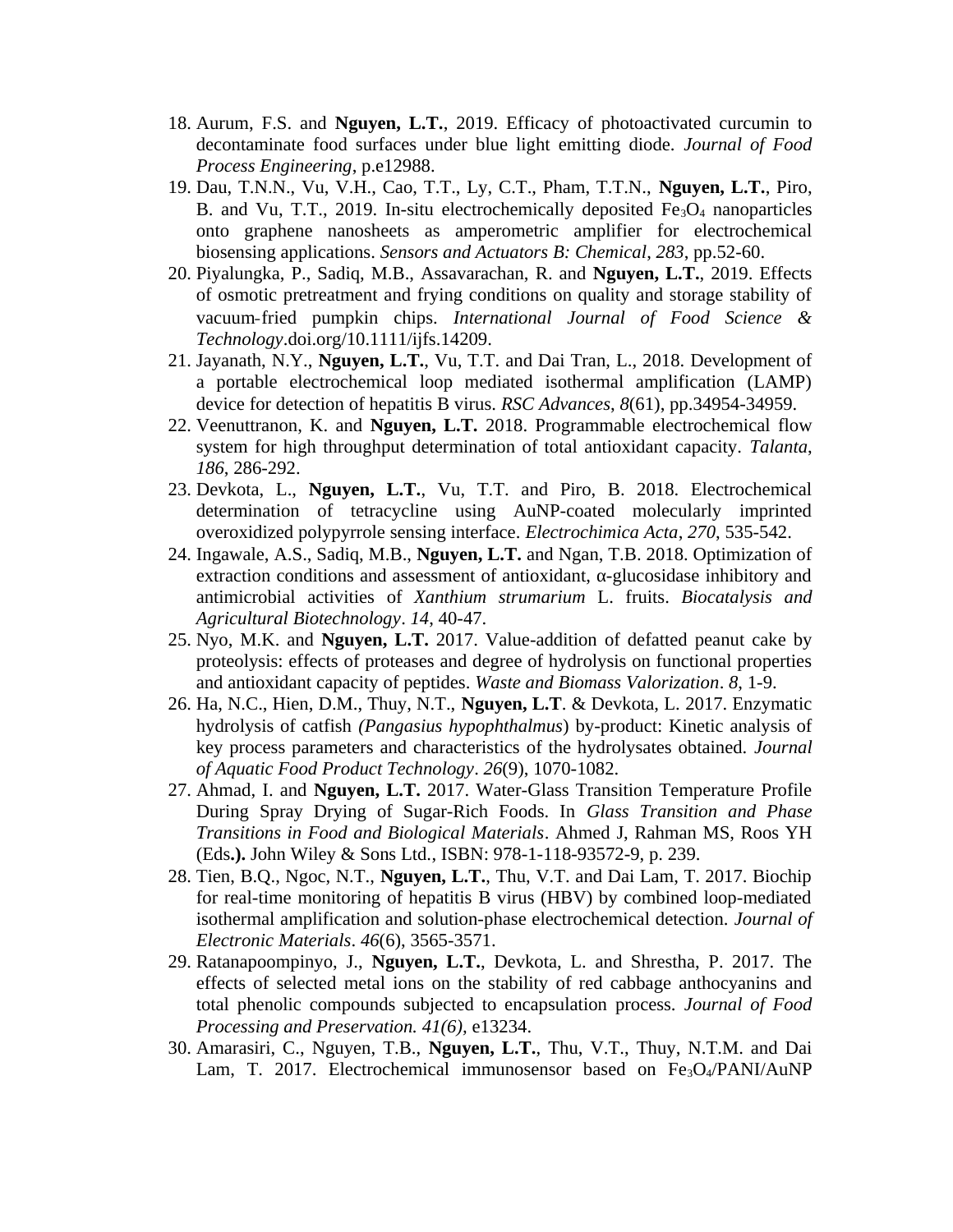detecting interface for carcinoembryonic antigen biomarker. *Journal of Electronic Materials. 46(10),* 5755-5763*.*

- 31. Luong, N.S., Ngo, V.D., Tien, N.M., Dung, T.N., Nghia, N.M., **Nguyen, L.T.**, Thu, V.T. and Dai Lam, T. 2017. Highly visible light activity of nitrogen doped TiO2 Prepared by Sol–Gel Approach. *Journal of Electronic Materials*. *46*(1), 158- 166.
- 32. Nguyen, V.A., Hoang, V.T., Bui, Q.T., Nguyen, H.B., Cao, H.H., Nguyen,L.H., **Nguyen, L.T.**, Vu, T.T., Tran, D.L. Development of a PMMA electrochemical microfluidic device for carcinoembryonic antigen detection. 2016. *Journal of Electronic Materials*. *45*, 2455-2462.
- 33. Nguyen, B.H, Nguyen, B.T., Vu, H.V, Nguyen, C.V, Nguyen, D.T, **Nguyen, L.T**, Tran, L.D. Development of label-free electrochemical lactose biosensor based on graphene/poly(1,5-diaminonaphthalene) film. 2016. *Current Applied Physics*. *16*, 135-140.
- 34. Park, S.H., **Nguyen, L.T.**, Min, S., Balasubramaniam, V.M., Sastry, S.K. 2016. In Situ Thermal, Volumetric and Electrical Properties of Food Matrices Under Elevated Pressure and the Techniques Employed to Measure Them. In *High Pressure Processing in Food: Technology, Principles and Application*. Balasubramaniam VM, Barbosa-Cánovas GV, Lelieveld HLM. (Eds.). Springer, ISBN 978-1-4939-3234-4, pp. 97-121.
- 35. Nguyen, T.N, Nguyen, C.D., Thi, C.B., Nguyen, B.H., Thi, D.B, Pham, N.H., **Nguyen, L.T,** Nguyen, D.T, Pham, D.G, Tran, H.T, Tran, L.D. Facile synthesis of multifunctional Ag/Fe<sub>3</sub>O<sub>4</sub>-CS nanocomposites for antibacterial and hyperthermic applications. 2015. *Current Applied Physics*. *15*, 1482-1487.
- 36. Nguyen, B.H., **Nguyen, L.T.** 2015. Rapid and non-invasive evaluation of pork meat quality during storage via impedance measurement. *International Journal of Food Science & Technology. 50*(8)*,* 1718-1725*.*
- 37. Nguyen, H.H.V., **Nguyen, L.T.** 2014. Carrot Processing. In *Handbook of Vegetable Preservation and Processing*, Second Edition. Hui YH, Özgül Evranuz E (Eds.). **CRC Press**, ISBN 9781482212280, pp. 449-478.
- 38. Do, P.T., Do, P.Q., Nguyen, H.B., Nguyen, V.C., Tran, D.L., Le, T.H., Nguyen, H.L, Pham, H.V., **Nguyen, L.T.**, Tran, Q.H. 2014. A highly sensitive electrode modified with graphene, gold nanoparticles, and molecularly imprinted overoxidized polypyrrole for electrochemical determination of dopamine. *Journal of Molecular Liquids*. 198, 307 – 312.
- 39. Vu, H.D., Nguyen, L.H., Nguyen, T.D., Nguyen, H.B., **Nguyen, L.T.**, Tran,D.L. 2014. Anodic stripping voltammetric determination of  $Cd^{2+}$  and  $Pb^{2+}$  using interpenetrated MWCNT/P1,5-DAN as an enhanced sensing interface. *Ionics. 21(2),* 571-578.
- 40. Cao, T.T., Nguyen, V.C, Ngo, T.T.T, Le, T.L, **Nguyen, L.T**, Tran, D.L., Obraztsova, E.D., Phan, N.M. 2015. Effects of ferrite catalyst concentration and water vapor on growth of vertically aligned carbon nanotube. *Advances in Natural Sciences: Nanoscience and Nanotechnology. 5(4),* 045009*.*
- 41. Nguyen, N.T., Nguyen, B.H., Ba, D.T., Pham, D.G, Khai, T.V, **Nguyen, L.T.**, Tran, L.D. 2014. Microwave-assisted synthesis of silver nanoparticles using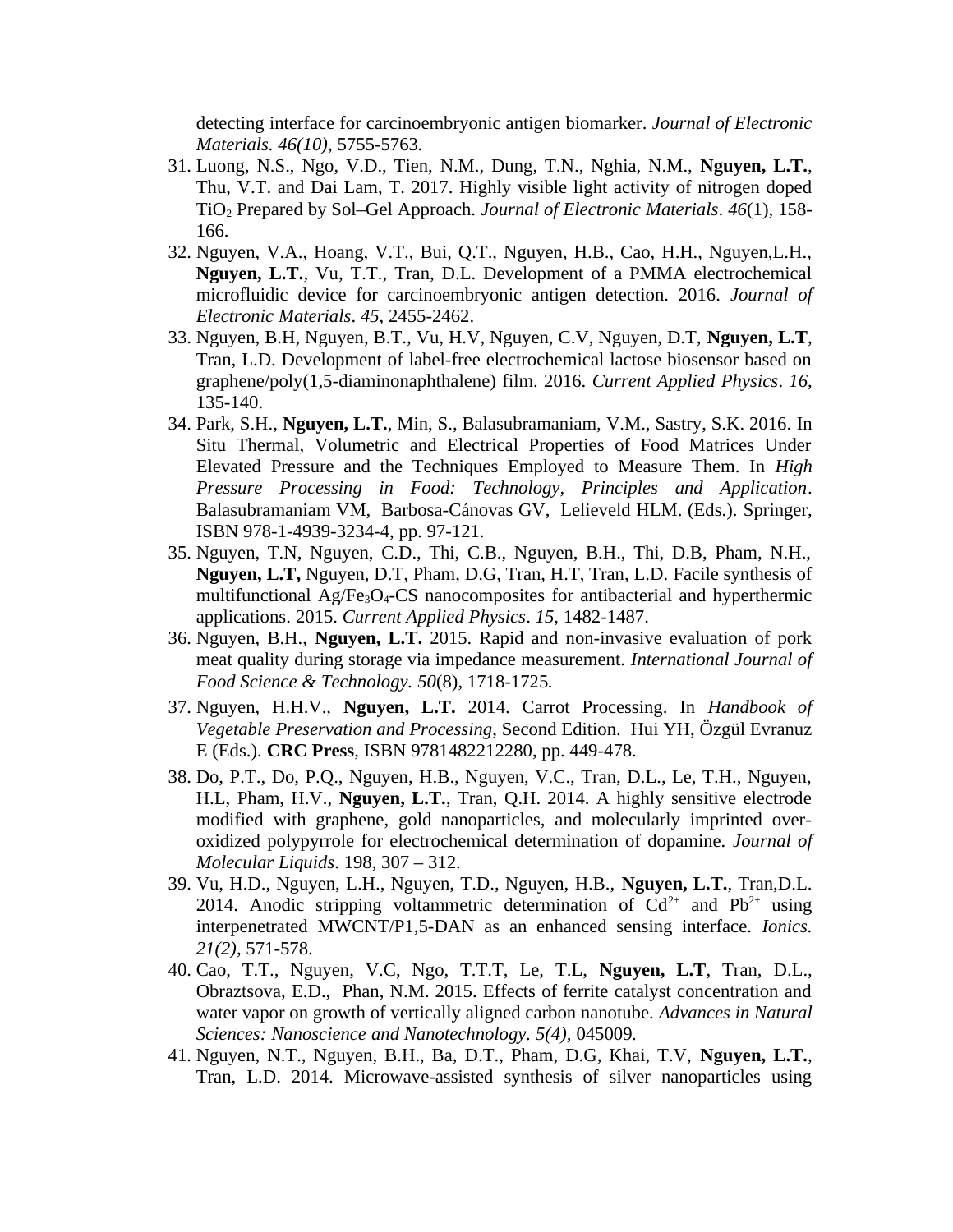chitosan: a novel approach. *Materials and Manufacturing Processes*. *29*(4), 418- 421.

- 42. **Nguyen, L.T.**, Balasubramaniam, V.M., Ratphitagsanti, W. (2014). Estimation of accumulated lethality under pressure-assisted thermal processing. *Food and Bioprocess Technology. 7*(3), 633-644.
- 43. **Nguyen, L.T.**, Won, C., Jun, S., Lee, S.H. 2013. Exploring the heating patterns of multiphase foods in a continuous flow, simultaneous microwave and ohmic combination heater. *Journal of Food Engineering*. *116* (1), 65-71.
- 44. Choi, W., Jun, S., **Nguyen, L.T.**, Runggraeng, N., Yi, H., Balasubramaniam, S., Puri, V.M. and Lee, J. 2013. 3-D milk fouling modeling of plate heat exchangers with different surface finishes using computational fluid dynamics codes. *Journal of Food Process Engineering. 36*(4), 439-449*.*
- 45. Choi, W., **Nguyen, L.T.**, Lee, S.H., Jun, S. 2011. Heating uniformity of the solidliquid mixture under microwave and ohmic combination heater. *Journal of Food Science*. *76*(9), E576-E585.
- 46. **Nguyen, L.T.**, Choi, W., Lee, S.H., Jun, S. 2011. Exploring the heating patterns of multiphase foods in a continuous flow, simultaneous microwave, and ohmic combination heater. In: Taoukis PS, Stoforos NG, Karathanos VT, Saravacos GD, editors. Proceedings of the  $11<sup>th</sup>$  International Congress on Engineering and Food. 2011 May 22-26; Athens, Greece.
- 47. **Nguyen, L.T.**, Balasubramaniam, V.M., Sastry, S.K. 2011. Determination of insitu thermal conductivity, thermal diffusivity, volumetric specific heat and isobaric specific heat of selected foods under pressure. *International Journal of Food Properties. 15(1),* 169-187*.*
- 48. **Nguyen, L.T.**, Tay, A., Balasubramaniam, V.M., Legan, J.D., Turek, E.J., & Gupta, R. 2009. Evaluating the impact of thermal and pressure treatment in preserving textural quality of selected foods. *LWT-Food Science and Technology*. *42*(3), 525-534.
- 49. **Nguyen, L.T.**, & Balasubramaniam, V.M. 2011. Fundamentals of Food Processing Using High Pressure. In *Handbook of Nonthermal Processing Technologies for Food*. Zhang HQ, Barbosa-Carnovas GV, Balasubramaniam VM, Dunne CP, Farkas DF, Yuan JTC. (Eds.). Blackwell Publishing, pp. 3-19.
- 50. Rastogi, N.K., **Nguyen, L.T.**, Jiang, B., & Balasubramaniam, V.M. 2008. Improvement in texture of pressure-assisted thermally processed carrots by combined pretreatments using response surface methodology. *Food and Bioprocess Technology*. *3*(5), 762-771.
- 51. Rastogi, N.K., **Nguyen, L.T.**, & Balasubramaniam, V.M. 2008. Effect of pretreatments on carrot texture after thermal and pressure-assisted thermal processing. *Journal of Food Engineering*. *88*, 541-547.
- 52. **Nguyen, L.T.**, Rastogi, N.K., & Balasubramaniam, V.M. 2007. Evaluation of the instrumental quality of pressure-assisted thermally processed carrots. *Journal of Food Science. 72*(5), E264-E270.

*Papers in Refereed Conference Proceedings*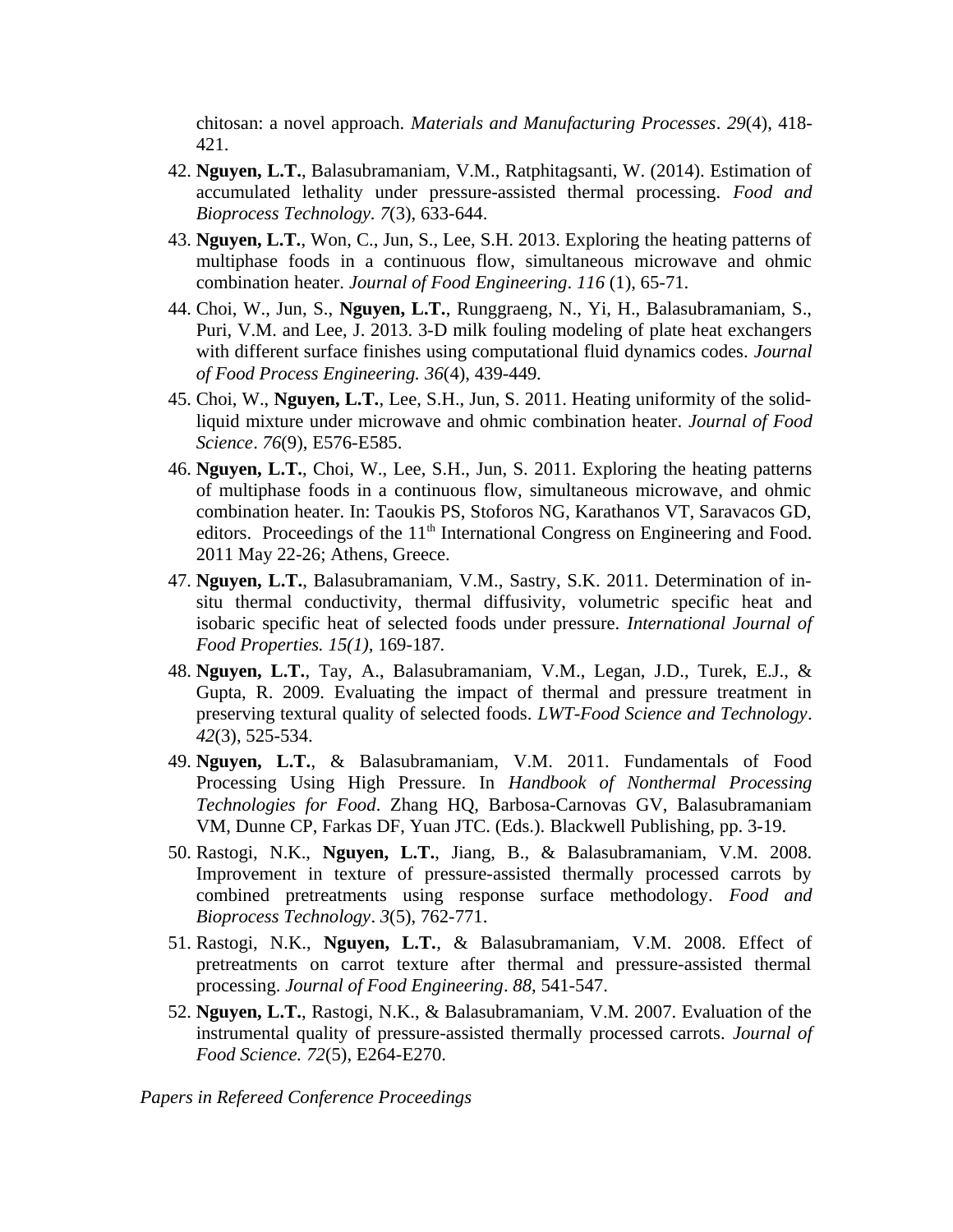- 1. Gunawardena, N., **Nguyen, L.T.**, (2018). Detection of 3-monochloropropane-1,2 diol (3-MCPD) Using Molecularly Imprinted Poly(3-aminophenylboronic acid). First International Conference on Innovations in Food Ingredients & Food Safety (IFIFS 2018). September 2018, Bangkok, Thailand.
- 2. Ingawale AS, Sadiq MB, **Nguyen LT**. (2016). Optimization of extraction conditions and assessment of antioxidant, α-glucosidase inhibitory and antimicrobial activities of *Xanthium strumarium* L. fruits. Intemational Conference on Sustainable Agriculture and Environment 2016 (SAE2016). December 2016, Ho Chi Minh City, Vietnam.
- 3. Hoang TV, Nguyen BH, Vu TV, **Nguyen LT**, Nguyen HL, Nguyen AV, Tran LD. (2015). Magnetic particle-based sandwich immunoassay on interdigitated electrodes. Application for Carcinogenic antigens determination. Proceeding of the  $4<sup>th</sup>$  Analytica Vietnam conference. April 15-16, 2015; Ho Chi Minh City, Vietnam.
- 4. **Nguyen LT**, Choi W, Lee SH, Jun S. (2011). Exploring the heating patterns of multiphase foods in a continuous flow, simultaneous microwave, and ohmic combination heater. In: Taoukis PS, Stoforos NG, Karathanos VT, Saravacos GD (Eds.). Proceedings of the  $11<sup>th</sup>$  International Congress on Engineering and Food. May 22-26, 2011; Athens, Greece.

### *Abstracts in workshops and conferences*

- 1. Hemker AK, **Nguyen LT**, Salvi D, Karwe M. Pressure assisted enzymatic hydrolysis of fish waste protein and functionalities of the hydrolysates. 2018 IUFoST World Congress of Food Science and Technology, Mumbai, India.
- 2. Nyo MK, **Nguyen LT**. Enzymatic hydrolysis of defatted peanut cake and its effects on functional properties and antioxidant capacity of peptides. Submitted to Food Ingredients Asia Conference (Sept. 2015, BITEC), Thailand.
- 3. Ratanapoompinyo J, **Nguyen LT**, Devkota L, Shrestha P. Effects of selected metal ions on stability of anthocyanins from red cabbage during encapsulation process. Food Ingredients Asia Conference (June 2016, BITEC), Thailand.
- 4. **Nguyen LT**, Choi W, Lee SH, Jun S. Exploring the heating patterns of multiphase foods in a continuous flow, simultaneous microwave, and ohmic combination heater. 2011 IFT Annual Meeting, New Orleans, LA, USA.
- 5. Choi W, Jun S, **Nguyen LT**, Rungraeng N, Puri VM, Yi H, Balasubramanian S, Lee J. 3D milk-fouling modeling of plate heat exchangers with different surface finishes using computational fluid dynamics. 2011 IFT Annual Meeting, New Orleans, LA, USA.
- 6. **Nguyen LT**, Choi W, Lee SH, Jun S. Heating uniformity of multiphase foods processed by continuous flow microwave and ohmic combination heating. 2011 45th Annual Microwave Power Symposium, New Orleans, USA.
- 7. **Nguyen LT**, Balasubramaniam VM, Sastry SK. Determination of in-situ thermal conductivity, thermal diffusivity, volumetric specific heat and isobaric specific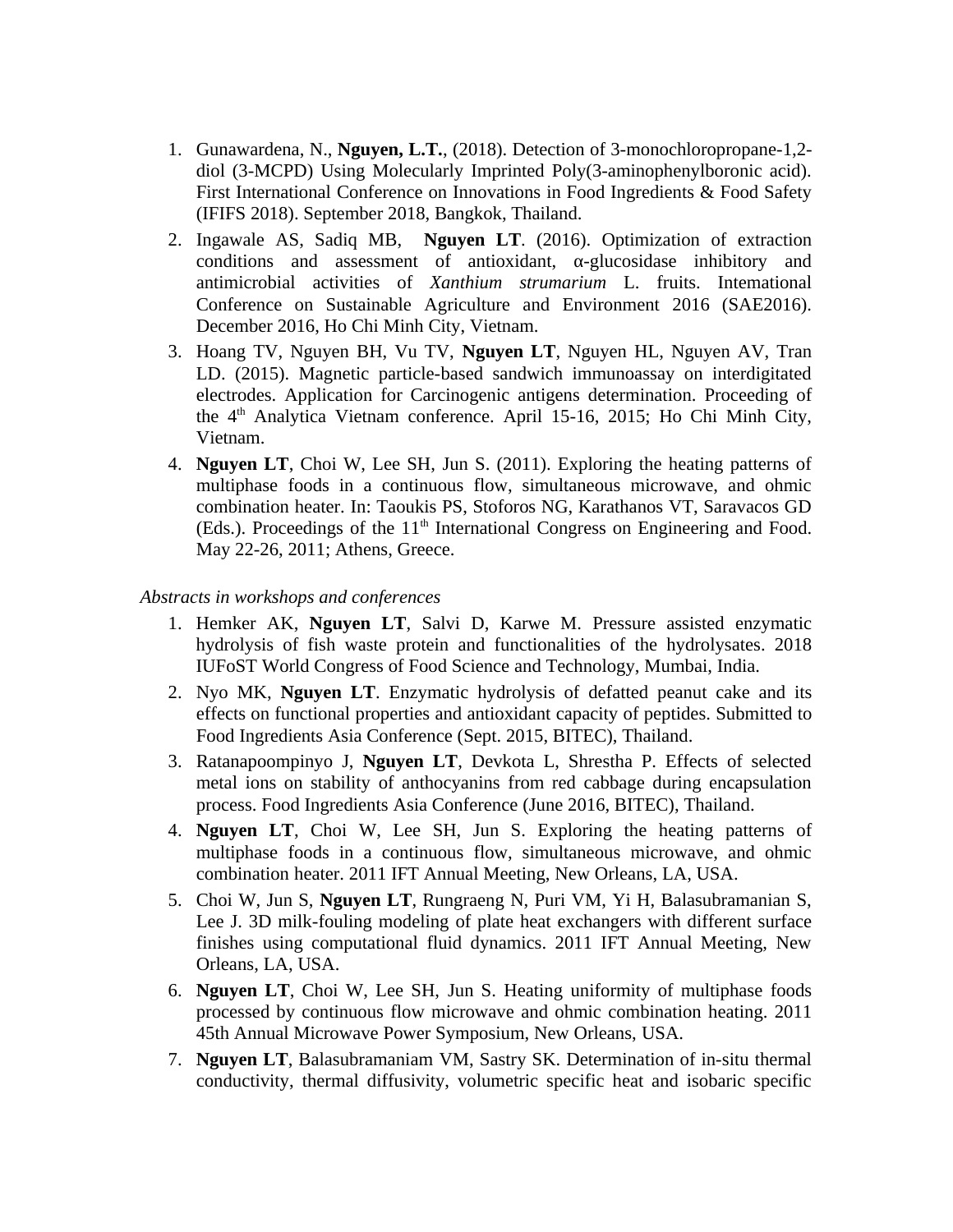heat of selected foods under pressure. 2010 IFT Annual Meeting, Chicago, IL, USA.

- 8. **Nguyen LT**, Balasubramaniam VM, Sastry SK. In-situ determination of specific heat, thermal conductivity and diffusivity of selected foods under pressure. 2009 Conference of Food Engineering, Columbus, OH, USA.
- 9. **Nguyen LT**, Balasubramaniam VM. Prediction of accumulated lethality for pressure assisted thermal processing. 2009 IFT Annual Meeting, Anaheim, CA, USA.
- 10. **Nguyen LT**, Tay A, Balasubramaniam VM, Legan D, Turek E, & Rockendra G. Comparison of instrumental quality of selected foods during thermal and pressure assisted thermal processing. 2008 IFT Annual Meeting, New Orleans, LA, USA.
- 11. **Nguyen LT**, Rastogi NK, & Balasubramaniam VM. Evaluation of the instrumental quality of pressure-assisted thermally processed carrots. 2007 IFT Annual Meeting, Chicago, IL, USA.
- 12. Rastogi NK, **Nguyen LT**, Jiang B, & Balasubramaniam VM. Combined effects of various treatments on carrot texture during pressure-assisted thermal processing. 2007 IFT Annual Meeting, Chicago, IL, USA.

## **B. Research grants and sponsored projects**

- 1. List of research grants and sponsored projects. For each grant and project specify the project duration, overhead and faculty time income to the institute
- **Recycling and value addition of fish skin waste to produce bioactive peptides.** (Preliminary study). Sponsor: Centers for Global Advancement and International Affairs (Rutgers University, USA). Duration: April 1, 2017 to March 31, 2019. PI. Amount: 1000 USD.
- **AIT Seed Grant (completed).** Sponsor: AIT. Duration: Dec. 2014- July 2015. PI. Amount: 60,000 baht.
- **Development of Photactivated Antimicrobial Bio-nanocomposite Packaging Materials**. Research Proposal for Bangchak Initiative and Innovation Centre (BIIC@AIT) Funding – 2019. PI. 350000 Baht.
- 2. List of proposals submitted
- **Development of low-cost, modularized and versatile pasteurization equipment using biogas energy for small-scale food processors**. Submitted to Global Center for Food Systems Innovation (GCFSI), 2014/2015 Food Systems Innovations Grants. Theme 4: Assistance to small entrepreneurs in food processing**. PI. 99,630 USD**.
- **Assessment and Analysis of Fish and Seafood Value Chain for Sustainable and High Value-added Utilization of Wastes Towards Food and Nutrition Security.** Submitted to Promotion of Sustainability in Postgraduate Education and Research Network (**ProSPER.Net). PI. 45,000 USD.**

### **IV. Service/Outreach**

*Professional service*